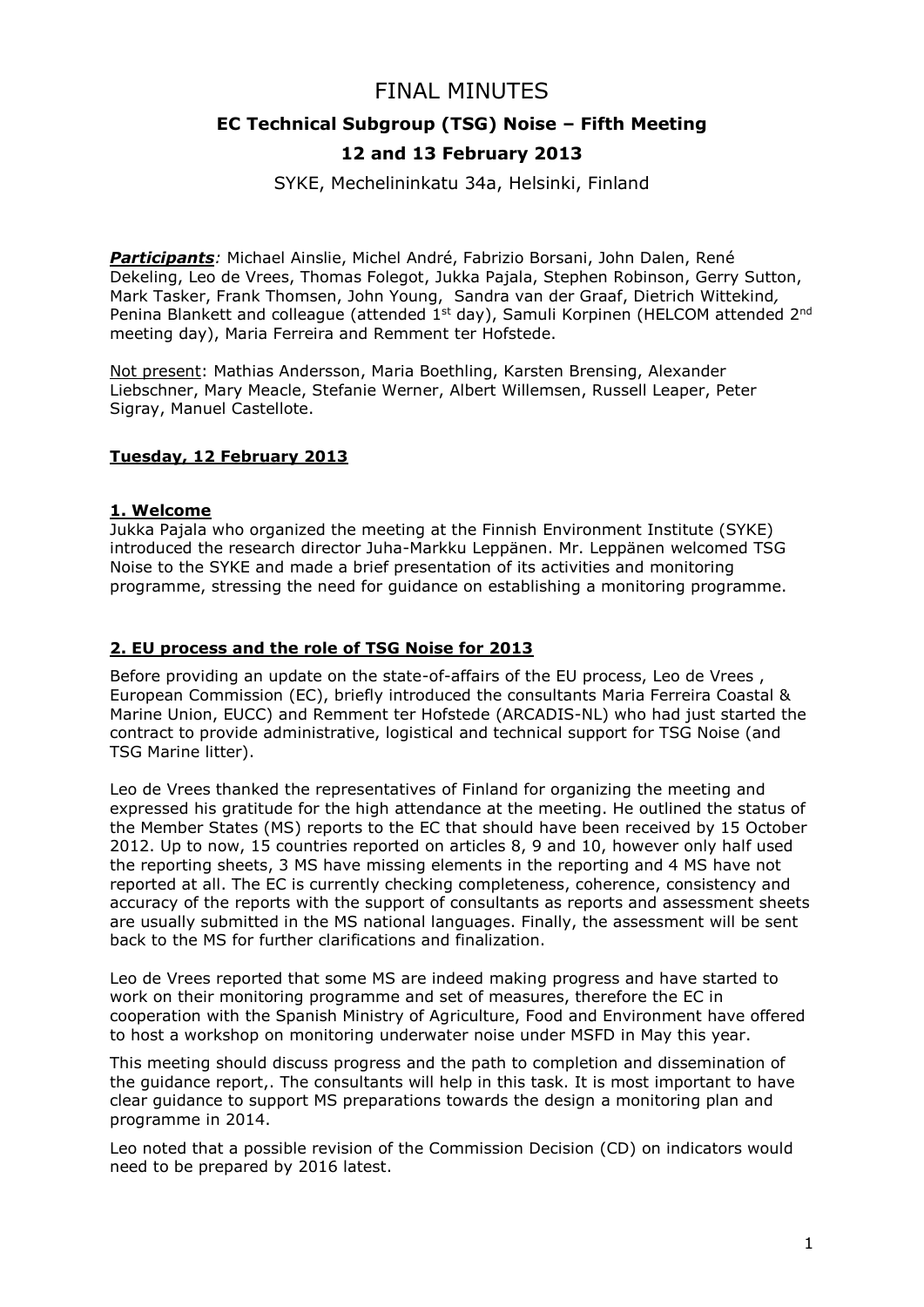**Task: The group needs to finalize the guidance report to present the recommendations and specifications of the guidance in advance to the workshop that is planned in Madrid in May (27-28th).**

#### **3. Agenda and aim of the meeting**

#### Chairs: **Mark Tasker** and **René Dekeling**

The chairs noted that the overall aim of this meeting was to discuss issues related to the finalization of the guidance report. In addition the workshop planned for Spain in late May and the future should be discussed.

#### **4. Monitoring guidance for Impulsive Noise (M1)**

Discussion points:

*a. Still discussion on one chosen approach for thresholds for the register: use of low threshold+ additional information*

> *i. Intention: ensuring no relevant sources excluded without being too precautionary (but conservative)*

#### *ii. If we take this approach some of the additional information is essential*

Paragraph **2.3.1** of the guidance report should cross refer to Chapter 5 of the document in order to make distinctions between levels of noise so to be able to make an assessment of all the sources of noise.

In the discussion the following points were noted:

- Comments were made regarding the inclusion/exclusion of sources. A balance has to be struck of being reasonably cautious while not being unnecessarily burdensome on administration. If information is too difficult to collect, it is likely that there will be patchy uptake in the Member States meaning that an overall assessment becomes impossible.
- There is reasonable confidence in the scientific basis of source levels, and therefore of activities that need to be registered.
- A further look at the practical issues around collating information of the 4/5 activities may still be needed as rather few Member States have established noise registers so far.
- The text should change "all pile-driving activities" to "all impact-pile-driving activities" (e.g. pile driving with continuous vibrations could be excluded).
- The guidance report chapters 1-4 will be short and stand-alone, section 5 will be an annex with details. Leo de Vrees confirmed that 12 pages is the maximum limit for translation by EC.
- The use and the type of data required for the noise register needs to be clear and take into account differences in implementation of EC legislation. It has been agreed to include guidance on the use of the registry and the threshold for the sonar should be also included in the register.

#### *Discussion/agreement on other information to be collected, and identifying which is essential, and is it practicable*

- The draft list was written for sonar information, but may not be applicable for other sources. The entry for 'directivity index' should be removed, mainly what relates to air guns; for sonar this parameter is relevant. The other information may be useful, however focus should be on register and therefore such a list should be in the appendix not the main part of the guidance.
- General agreement that the 'source level' (in e.g. 10dB bins) is essential.
- Conclusion: Source level is recommended (and remains in this chapter) the others are desirable (and will be included in the annex).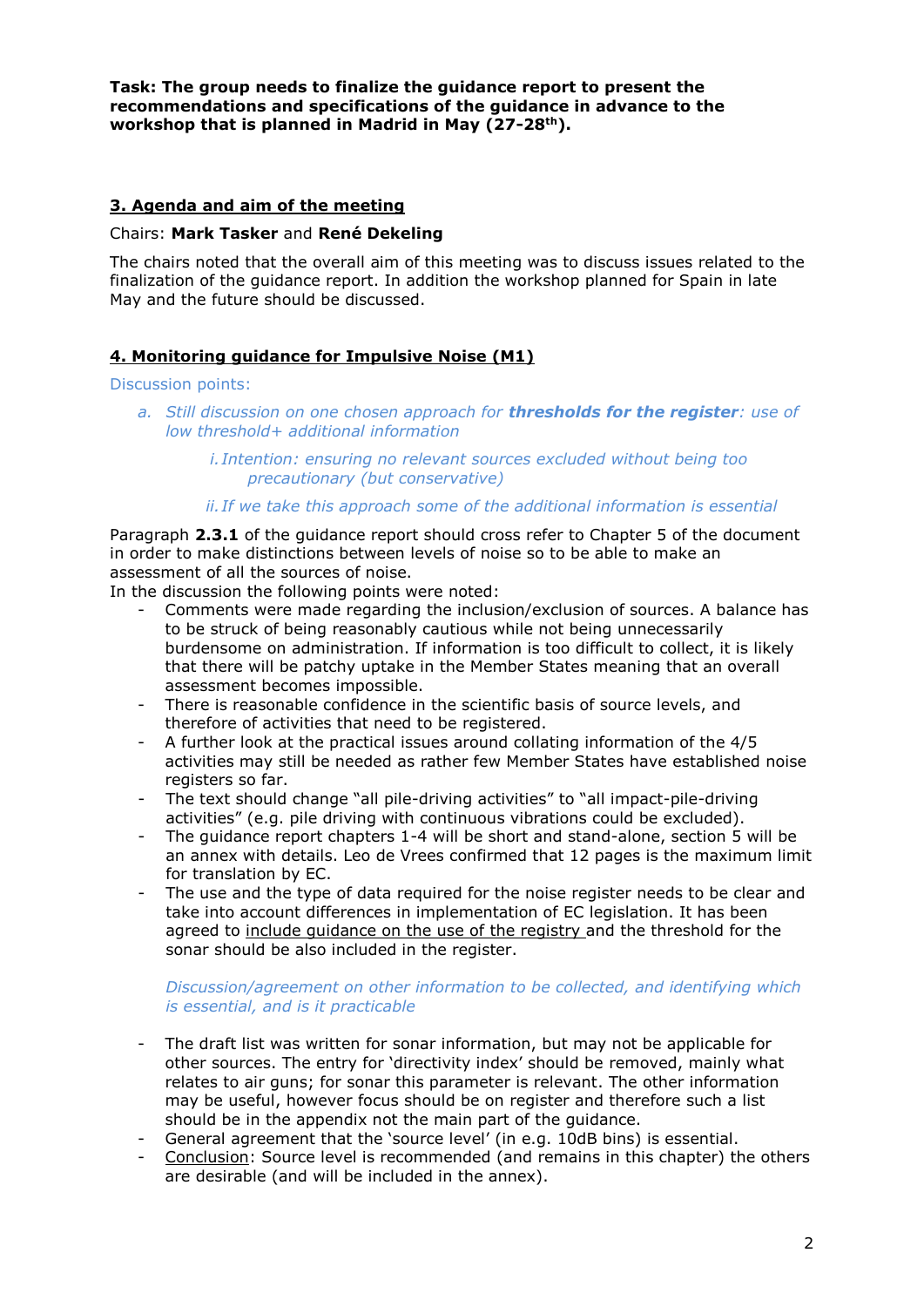- *b. What should be done with others sources: sparkers/boomers etc.*
- The inclusion of sparklers and boomers needs to be logical: if these are to be included then advice must be clear as to why.
- Mark T. (lead), Michael A., John Y.; and Gerry S. will be responsible for completion of this text
- *c. Agreement to distinguish between multiple/single explosions, and then clarification*
- Due to the rarity of multiple explosions (less than 8g), the group decided that separate thresholds for uptake in the registry of single or multiple explosions was not needed. Whether the explosions were single or multiple will be recorded in the 'desirable' section.[Comment of Rene D: See chapter 5.1 and the reference to Southall et al., who decided to distinguish between single and multiple pulses. The threshold for inclusion will be chosen on the basis of treating all explosions as single explosions. The text on this (in 5.1 at least) may need clarification.]
- d. *Definitions: change of interpretation (not 0-pk but SL) proposed. Confirm this is better and that we do not continue changing definitions*
- Guidance for registration of impulsive noise deletion: "*The proportion of days and their distribution within a calendar year, over geographical locations whose shape and area are to be determined, and their spatial distribution in which either the monopole or dipole energy source level (in units of dB re 1 µPa² m² s), or the zero to peak monopole or dipole source level (in units of dB re 1 µPa² m²) of anthropogenic sound sources, measured over the frequency band 10 Hz to 10 kHz, exceeds a value that is likely to entail significant impact on marine animals (11.1.1*)."
- It has been agreed that there's a mismatch between the text and the proxies, linking text is needed to clarify the interpretation. Michael A. and Stephen R. will lead the drafting.
- *e. Discussion on method for targets – impulsive noise –was only briefly discussed in Dublin. Little input so far*
- The section should be rewritten and should reflect the progress TSG Noise has made. The section is not guidance but should raise awareness on what can be done with the register. The text should not include concrete proposals. Action to be led by Sandra van der Graaf and others.
- *f. Proposal for the register proposed by Mark Tasker to be introduced and further discussed.*
- There is a first proposal for the register, but should be much more concrete, what data goes in, what is the format and how enable automatic data collection.
- TSG can define the overall concept for the register and its design. Leo clarified that it is not expected that TSG Noise will design a database that is ready for use. TSG Noise should provide a concept that includes relevant information-fields as well as a manual on how to use the register.
- A group led by Mark T., Gerry S., Michael A., Rene D., Peter S. and Mathias A. will work on a concept including fields and priorities, based on UK example.

*See also list of actions and deadlines pages 8 and 9 (updated 11.03.2013)*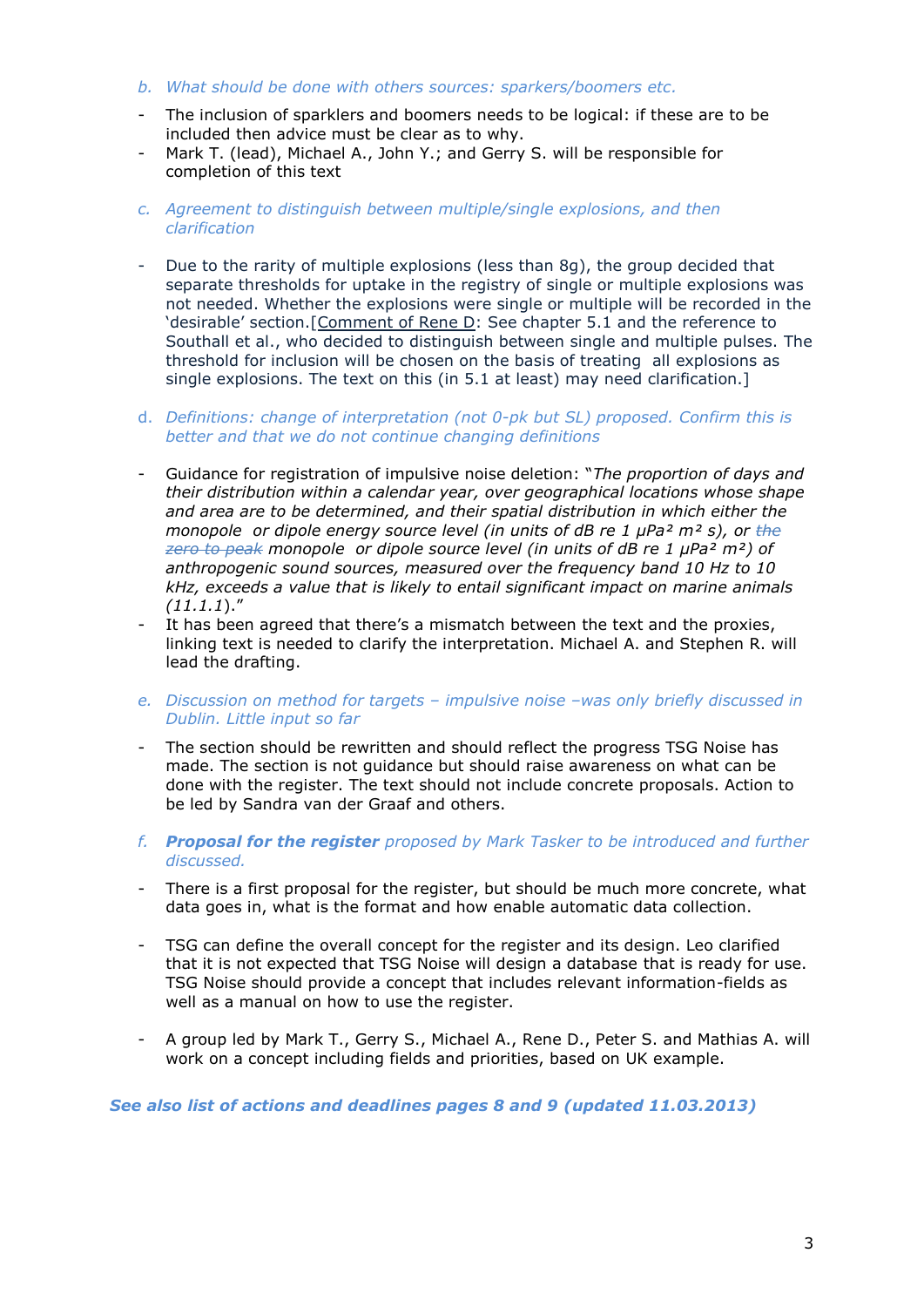### **5. Monitoring guidance for Ambient Noise (M2)**

#### **Discussion points:**

- *a. Monitoring section: advice on which information is needed (trends or more), what level of detail and when it should be working*
- *b. The advice on measurement stations remains unspecific, many considerations, but no clear guidelines (numbers?)*
- *c. We should provide some clear conclusions/recommendations on measuring and modelling. Clear that a combination of both is needed.*
- Conclusions of discussion items a, b and c: There is consensus about the fact that Trends will be the complicated part to deal with, so TSG Noise could propose a different approach. It was noted that the measures to be proposed cannot be detailed. TSG Noise will provide guidance based upon existing experience: examples from regional seas include the BIAS soundscape categories and the BRISK (Sub-regional risk of spill of oil and hazardous substances in the Baltic Sea) map from Baltic Sea. The examples could be used to suggest where to place monitoring stations and guidance on how to measure and model anthropogenic contribution to ambient noise. TSG Noise will recommend that MS monitor jointly at a regional sea scale.
- The re-edited part of the guidance will include an illustration with an example. Editing to be done by a group led by René D. Chapter 3.4.2 also to be edited by René D. and consultants (other actions detailed in the table on page 11 and 12)
- *d. Averaging: good progress, but conclusions/recommendation should be sharper: including advice on handling loud transients which are not addressed sufficiently*
- Example from the entrance to Cork harbour has been used to demonstrate data analysis and averaging This example and the graph should be included as demonstrations of statistical analyses that can help to define trends.
- Further the required research for dealing with the current uncertainties should be described in the report. Action Michael A. and Michel A.
- *e. Any other points?*
- Proposal to change measurements units by Michael A. on page 15: it has been concluded to all 10khz would be changed to 20khz. Mark T added commented that this change should be a suggestion and not a recommendation with logic and reasoning.

*See also list of actions and deadlines pages 8 and 9 (updated 11.03.2013).*

#### **6. Completing the monitoring guidance**

Inputs for the report and points of attention on Ambient Noise: Jukka Pajala presently briefly the latest BIAS project information that will be included as an Annex in the guidance report as case study. The case study should includes the logic behind why specific locations have been chosen.

A definition of the structure for the file to hold the data, including its metadata is required. Fabrizio B mentions that CEFAS is already setting up such a file. Thomas F, Fabrizio B, Stephen R will draft a section for the report Annex on this.

#### *General structure of the Guidance*:

TSG Noise concluded that the guidance will be divided into 3 parts:

**Part 1: maximum 12 pages.** A synthesis focussed on recommendations, clear messages, a concise version that will be translated in the MS national languages.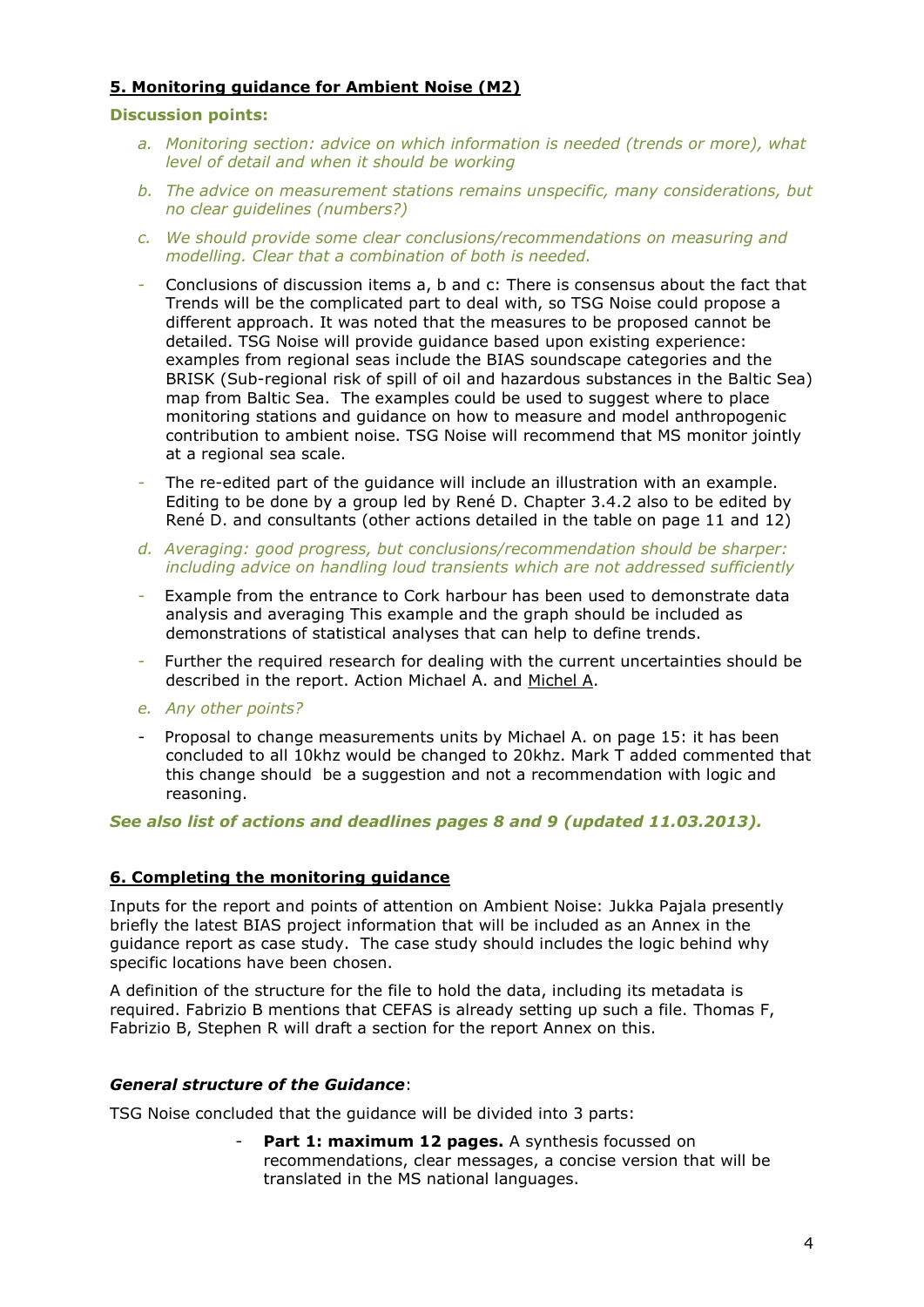- **Part 2**: Guidance Specifications (not more than 40 pages): this must be complemented by the annexes, explanation of technical terms, with internal hyperlinks, all examples and clear information
- **Annexes:** Detailed information and explanation

Finally the meeting agreed the authorship of the report. Requirements for authorship are:

- o Members of TSG, and
- o Attended meetings and contributed to the report

The list will be alphabetically, with the chairs up front. Authors that should be included (that were not in version 2) are: Castellote, Wittekind, and possibly also Werner (to be checked by Rene D.). In the report a proposal for a citation will be included.

Samuli Korpinen from HELCOM who attended the meeting on day2 will review the draft edited version. This is particularly appropriate as HELCOM are a part of the target audience.

TSG Noise Chairs will prepare a new "clean" version and split the guidance report in Part 1 and 2.

#### *Summary on decisions and deadlines: See tables in following pages as prepared and agreed by the TSG group during the meeting.*

#### **8. Work Programme 2013-2014**

Rene D summarised TSG Noise's progress against the Terms of Reference (ToR):

Once the monitoring guidance is completed then ToR 1-5 will be complete.

ToRs still needing to be addressed are:

#### **B. Assist in future target setting**

6) TSG Noise will develop a guidance addressing several ways in which MS may and describe GES in future and set targets including, where possible, examples.

#### **C. Other tasks**

7) Assessing the need and developing additional indicators on high-frequency impulsive sounds and electromagnetic fields

> These two types of energy were prioritised in 2011 by the TSG Noise. In 2012 a proposal for an indicator and a justification for addressing these sources should be developed and presented to the WG GES.

- 8) Identify indicator species for defining thresholds for the different impacts (e.g. physical injury and relevant displacement as regards impulsive sounds; zones of masking as regards continuous sources)
- 9) Develop guidance on acoustic mapping for area-specific sound budgets and speciesspecific impact areas.
- 10) Collect further information on the impact of impulsive noise and ambient noise and on cumulative noise effects
- 11) Develop recommendations on noise reduction and mitigation measures.

#### **6th meeting of TSG Noise**

• Place: Slovenia? Italy? Greece? Southern or Southeastern Europe and Easy to reach. *Contacts to be check y Leo de Vrees*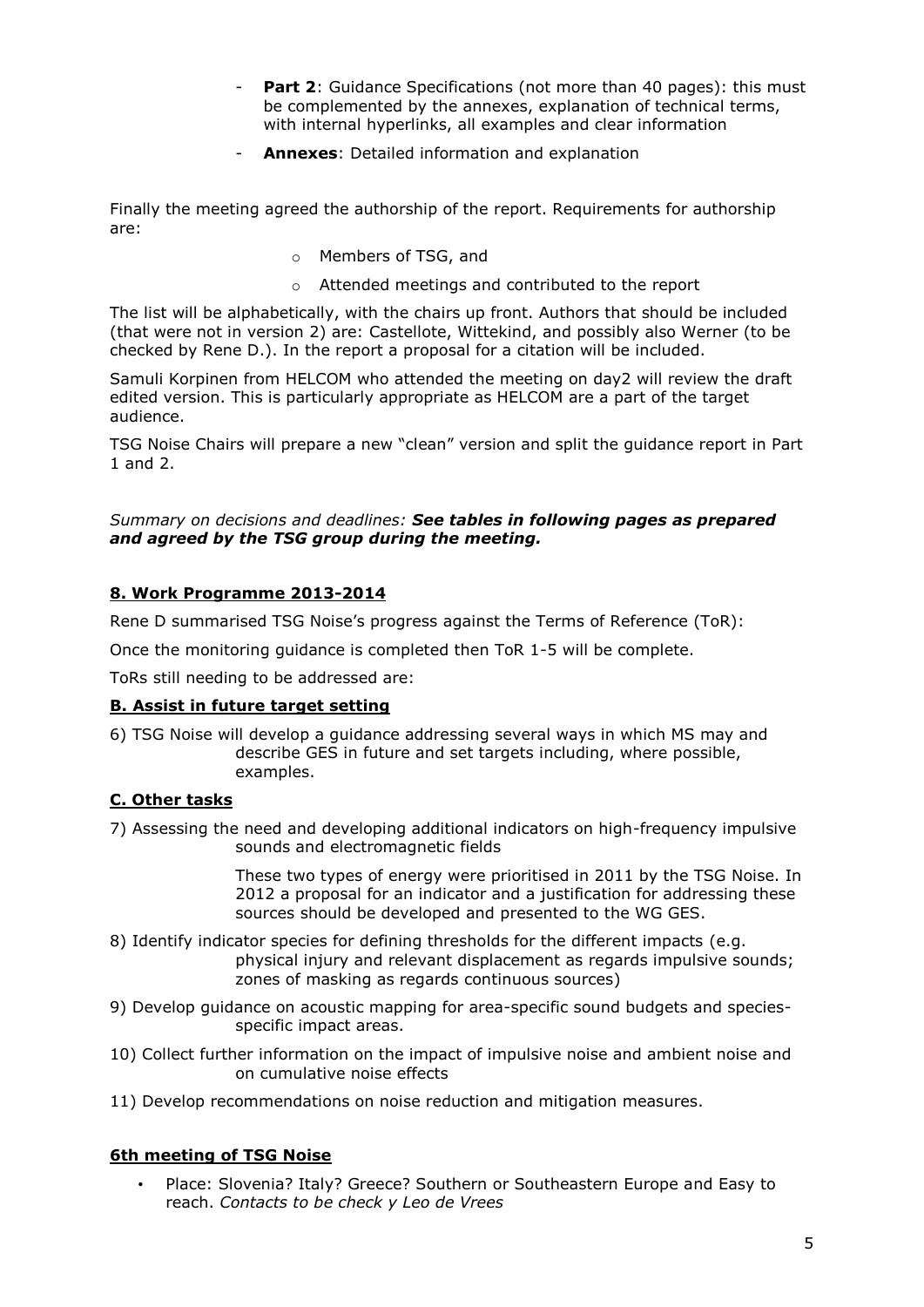• Date: 9/10/11 October? 17/18 October? **23/24** October : preferable dates

Chairs work out ToR for next meeting, based on this list and discussion at the meeting

- How can we use data for GES and future target setting? (B6)
- How to assess? Assessment scales, aggregation? (A continued)
- How do you use these two indicators in deriving consequences to biota? Riskassessment. (C8/9/10) Michel
- Measures (C11)
- New technologies? Monitoring of the future?
- Sound map for Europe?
- Discuss plan for meeting 7 and 8

Think about other people participating

In terms of further meetings, TSG Noise is considering:

### **Meeting 7 (early 2014 – if needed)**

- Focus on development of Additional indicators for new Commission Decision
	- o (high-frequency impulsive sounds)
	- o (electromagnetic fields )
	- o Other?

### **Meeting 8 (mid-2014)**

- Final advice for review of Commission Decision
	- o Reformulation present indicators
	- o New criteria and associated indicators (if necessary)
	- o Final report

### **7. Preparation of workshop**

In order to disseminate the work of the TSG Noise to MS, a training workshop is being planned for 27 and 28 of May in Madrid, Spain with support of the Ministry of Agriculture, Food and Environment.

A document for the WG GES meeting that will take place on 4-5 March needs to be prepared to announce the workshop to MS.

The workshop will be organized at the premises of the Ministry of Agriculture, Food and Environment in Madrid during 1 day an half on 27-28th May: starting on Tuesday 15h-18h, and Wednesday 9-17h

The programme will be designed to provide an overview and background about the work of TSG and the guidance reports and will also include technical presentations and practical / project examples to illustrate. The participants are expected to range from policy makers to technical managers responsible for setting up the monitoring programme.

TSG Noise considers that those in MS wishing to understand recommendations and make decisions to implement Noise Monitoring for MSFD purposes would find the workshop useful. The workshop will not go ahead if there is insufficient interest by 1 April 2013. It is expected that feedback at the workshop will be used to finalise the Monitoring Guidance.

See table with actions and deadlines page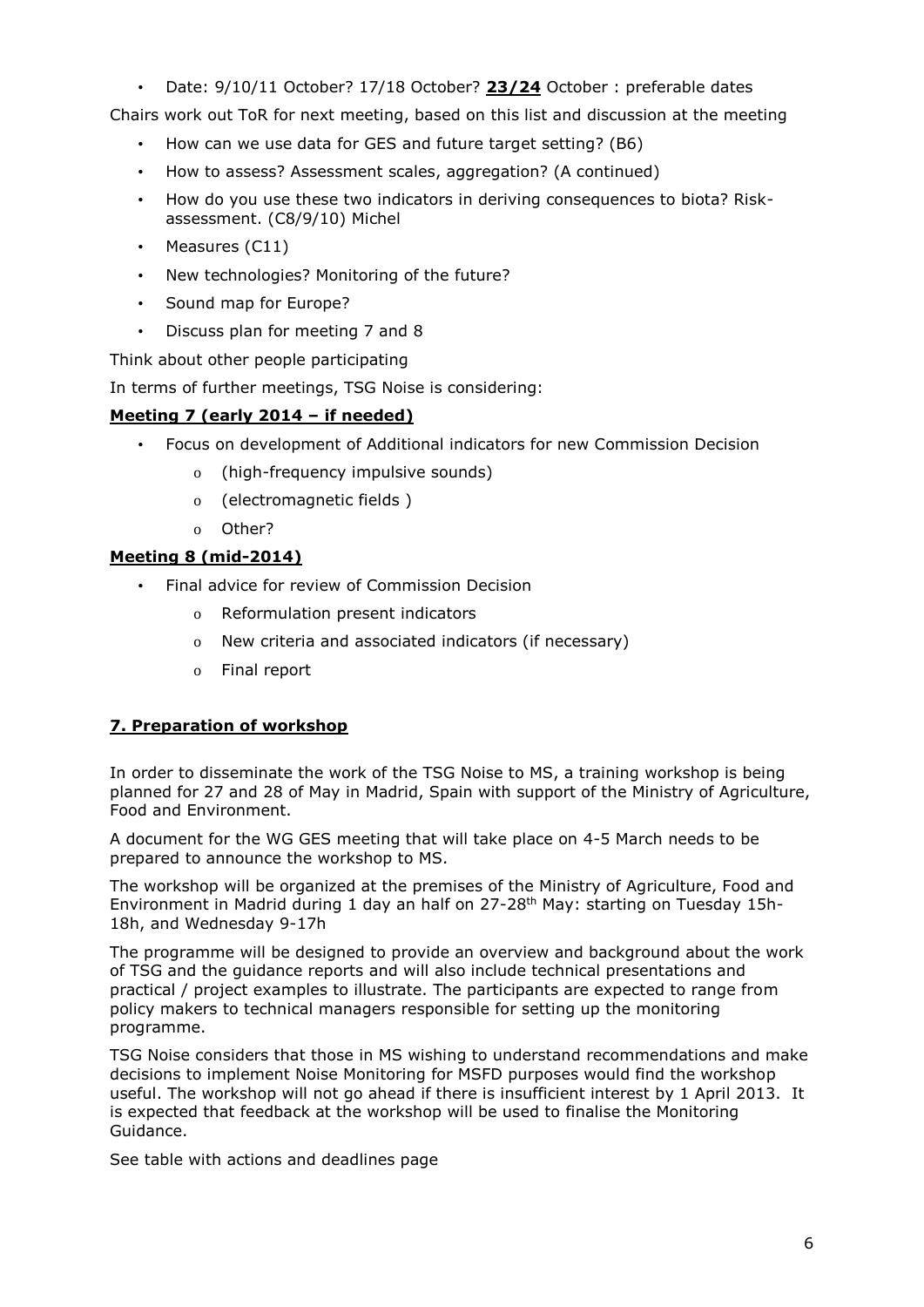**Any other business:** TSG Noise group agreed that the terminology should be used coherently. The Technical Subgroup acronym is: TSG Noise.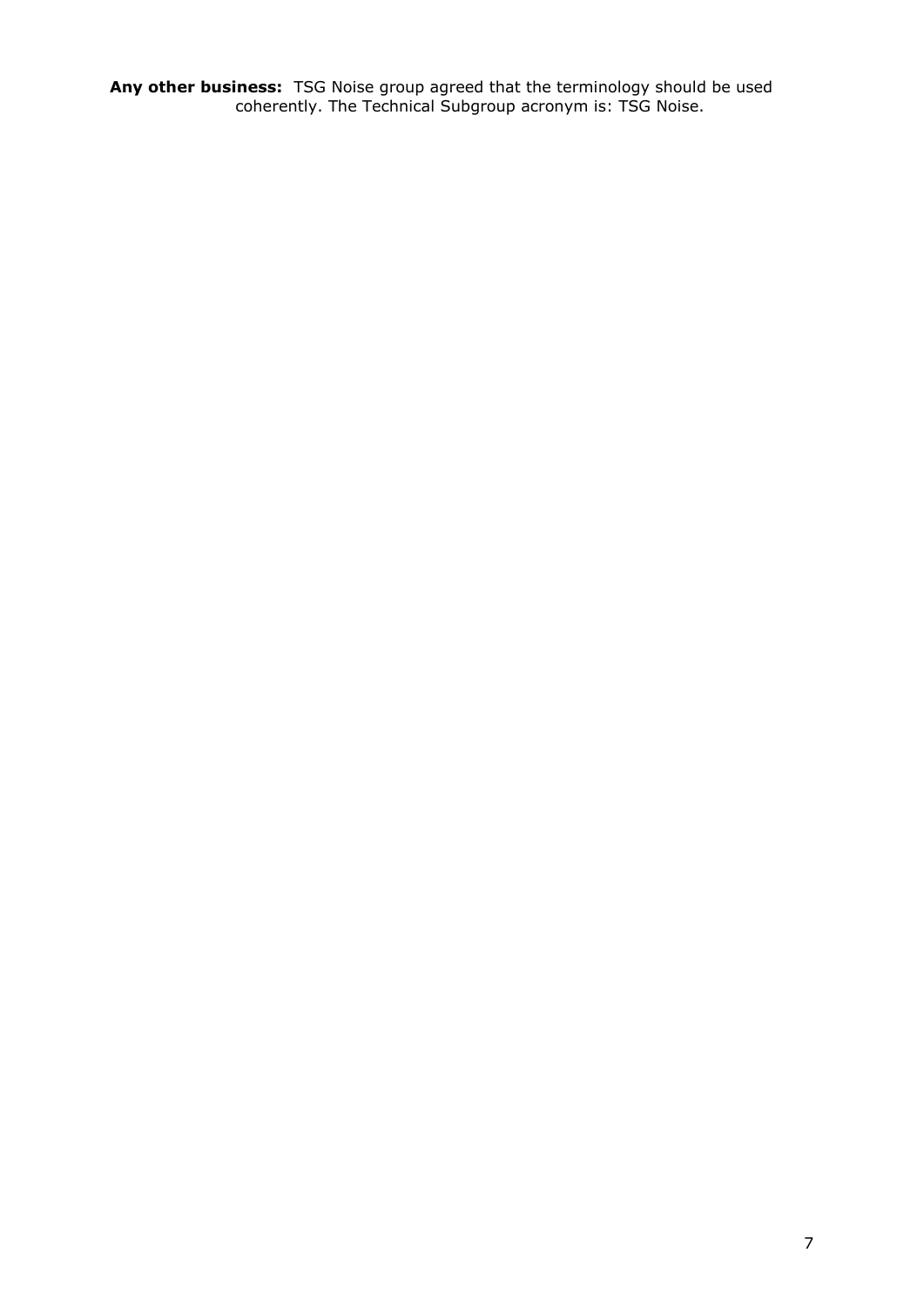## **UPDATE 11.03.2013 Work package TSG Noise February/March 2013 – for finishing monitoring guidance and workshop**

## **General Timeline:**

- **Version 3: 21 February, including comments on Version 2 as a basis**
- **Delivery separate parts: 15 March**
- **Version 4: 22 March (comments on content before 5 April)**
- **Version 5: 15 April (comments only on editorial items until 22 April)**
- **Final version: 1 May**

## **A) General**

|                         | Task                                                                                                                                                                                                                                                    | Lead and group                        | <b>Deadline</b>                 |
|-------------------------|---------------------------------------------------------------------------------------------------------------------------------------------------------------------------------------------------------------------------------------------------------|---------------------------------------|---------------------------------|
|                         | Version 3                                                                                                                                                                                                                                               | Mark, René                            | 20 February                     |
| 1                       | Put more text from Chapter 5 in<br>part 2 in order to make it a stand-<br>alone report. Chapter $5 =$ Annex<br>- add motivation and reasoning,<br>explain logic                                                                                         | René, Maria,<br>Remment               | 22 March                        |
| $\overline{\mathbf{2}}$ | Verify that text will be<br>understandable by target<br>audience                                                                                                                                                                                        | Maria,<br>Remment Samuli              | 22 March                        |
| 3                       | Short summary/recommendations<br>for $MS - Part 1$                                                                                                                                                                                                      | Remment, Maria,<br>René, Mark, Sandra | 22 March                        |
| 4                       | - Acknowledgement for people<br>who are not in TSG Noise,<br>Dietrich Wittekind, Leo de Vrees,<br>and editors<br>Include Manuel and Stefanie in<br>autorlist (if they agree)<br>- Make chairs first author<br>(Dekeling, Tasker)<br>- Proposed citation | Maria, Remment                        | 22 March                        |
| 5                       | Add in Annex author list                                                                                                                                                                                                                                | Sandra<br>All: check                  | 22 March                        |
| 6                       | Review document for technical<br>things (units, etc)                                                                                                                                                                                                    | Michael, John D                       | Between 5 April and<br>15 April |

### **B) Monitoring guidance for impulsive noise**

|               | Task                                                                                                                                             | <b>Lead and group</b>                  | <b>Deadline</b>             |
|---------------|--------------------------------------------------------------------------------------------------------------------------------------------------|----------------------------------------|-----------------------------|
| 1             | Write an introduction explaining<br>the logic behind the forward and<br>backward looking parts of the<br>register and what they are based<br>on. | Mark                                   | 1 March - Not<br>received   |
| $\mathcal{P}$ | Par 2.3.1: Description of impact<br>pile driving                                                                                                 | Stephen, Michael                       | 15 March                    |
| 3             | Par 2.3.1: Justify why we did not<br>include additional sources<br>(sparkers, boomers, etc)                                                      | Mark, Michael,<br>Gerry, John Y., René | 15 March                    |
| 4V            | Par 2.3.1: treat all explosions as<br>single explosions                                                                                          | René, Michael                          | 10 March                    |
| 5             | Par 2.3.1: Agree on units for<br>airgun                                                                                                          | Michael, John Y,<br>René, John D       | 10 March $-$ in<br>progress |
| 6V            | Par 2.3.2: Move list of 'desirable'                                                                                                              | Maria, Remment                         | 10 March                    |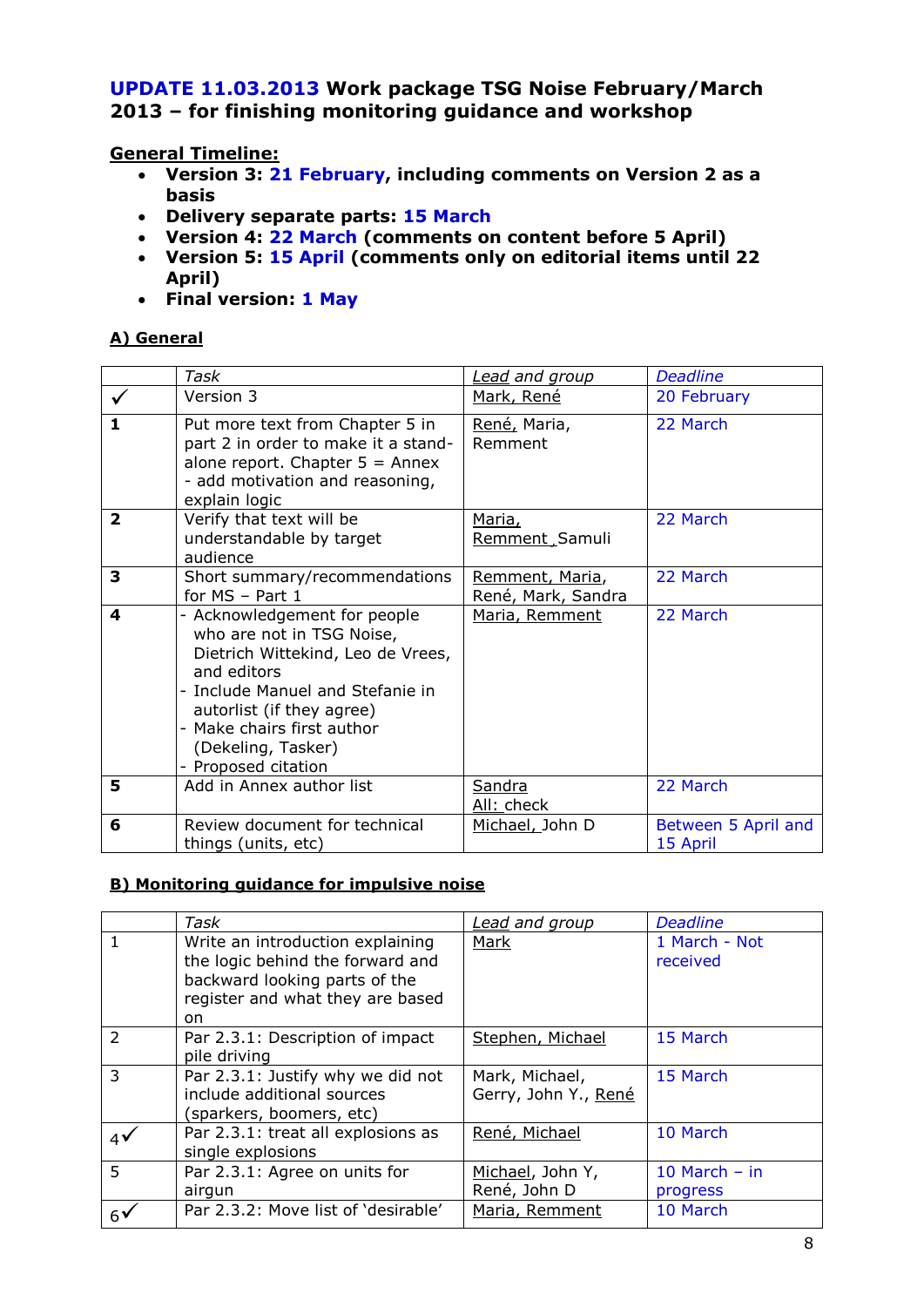|   | source properties to the Annex.<br>List Source Level as 'highly<br>desirable'                                                                                                               |                                                            |                             |
|---|---------------------------------------------------------------------------------------------------------------------------------------------------------------------------------------------|------------------------------------------------------------|-----------------------------|
|   | Par 2.4: rewrite paragraph, show<br>progress, no concrete proposal.<br>Add examples                                                                                                         | Sandra, Remment,<br>Maria, Frank, Gerry,<br>Thomas, Manuel | 10 March $-$ in<br>progress |
| 8 | Register: show progress on work<br>on forward looking register, no<br>concrete proposal:<br>develop conceptual design,<br>define fields,<br>add mandatory/highly<br>desirable/ nice-to-have | Mark, René, Michael,<br>Gerry, Remment,<br>Peter Sigray    | 1 March - not<br>received   |
|   |                                                                                                                                                                                             |                                                            |                             |

# **C) Monitoring guidance for ambient noise**

|                | Task                                                                                                                                                                                     | <b>Lead</b> and group                | <b>Deadline</b>                |
|----------------|------------------------------------------------------------------------------------------------------------------------------------------------------------------------------------------|--------------------------------------|--------------------------------|
|                |                                                                                                                                                                                          |                                      |                                |
| $\mathbf{1}$   | Include example on monitoring<br>locations from BIAS, short<br>paragraph in main text and in<br>Annex                                                                                    | Jukka, Peter                         | 15 March / part of<br>action 3 |
| $\overline{2}$ | Add key message: MS should<br>work together in<br>basins/(sub)regions                                                                                                                    | Maria, Remment                       | 22 March                       |
| 3              | Edit text based on discussion:<br>Explain logic<br>manual for modelling<br>$\overline{\phantom{a}}$<br>guidance on measurement<br>recommendation for<br>regional coordination<br>example | Remment, Maria,<br>René, Thomas      | 22 March                       |
| $\overline{4}$ | Averaging: put graph from<br>Thomas in the report and text to<br>explain                                                                                                                 | Thomas, Frank,<br>Michel, Michael    | 15 March                       |
| 5              | Averaging: provide<br>recommendations on research<br>regarding transients                                                                                                                | Michel, Michael                      | 15 March                       |
| 6              | Equipment: add recommendation<br>on how to store data & desirability<br>of future standard?<br>Infrastructure installation                                                               | Thomas, Fabrizio,<br>Stephen, Michel | 15 March                       |
|                |                                                                                                                                                                                          |                                      |                                |

### **Other work items:**

| Task                      | Group                      | <b>Deadline</b>          |
|---------------------------|----------------------------|--------------------------|
| Progress report to WG GES | Sandra van der Graaf, Mark | 18 February              |
|                           | Tasker, René Dekeling,     |                          |
|                           | Remment, Maria             |                          |
| Develop programme for     | Maria, Remment, Mark,      | Draft 22 March, Final 12 |
| workshop                  | René, Sandra               | April                    |
| Develop Basecamp website  | Maria, Remment,            | 10 March                 |
| (or other platform) and   | All: use it!!!             |                          |
| manual how to use it      |                            |                          |
| Rewrite report after      | Maria, Remment, Mark,      | 1 June                   |
| workshop (if necessary)   | René, Sandra & others      |                          |
|                           | (depending on items that   |                          |
|                           | need reviewing)            |                          |